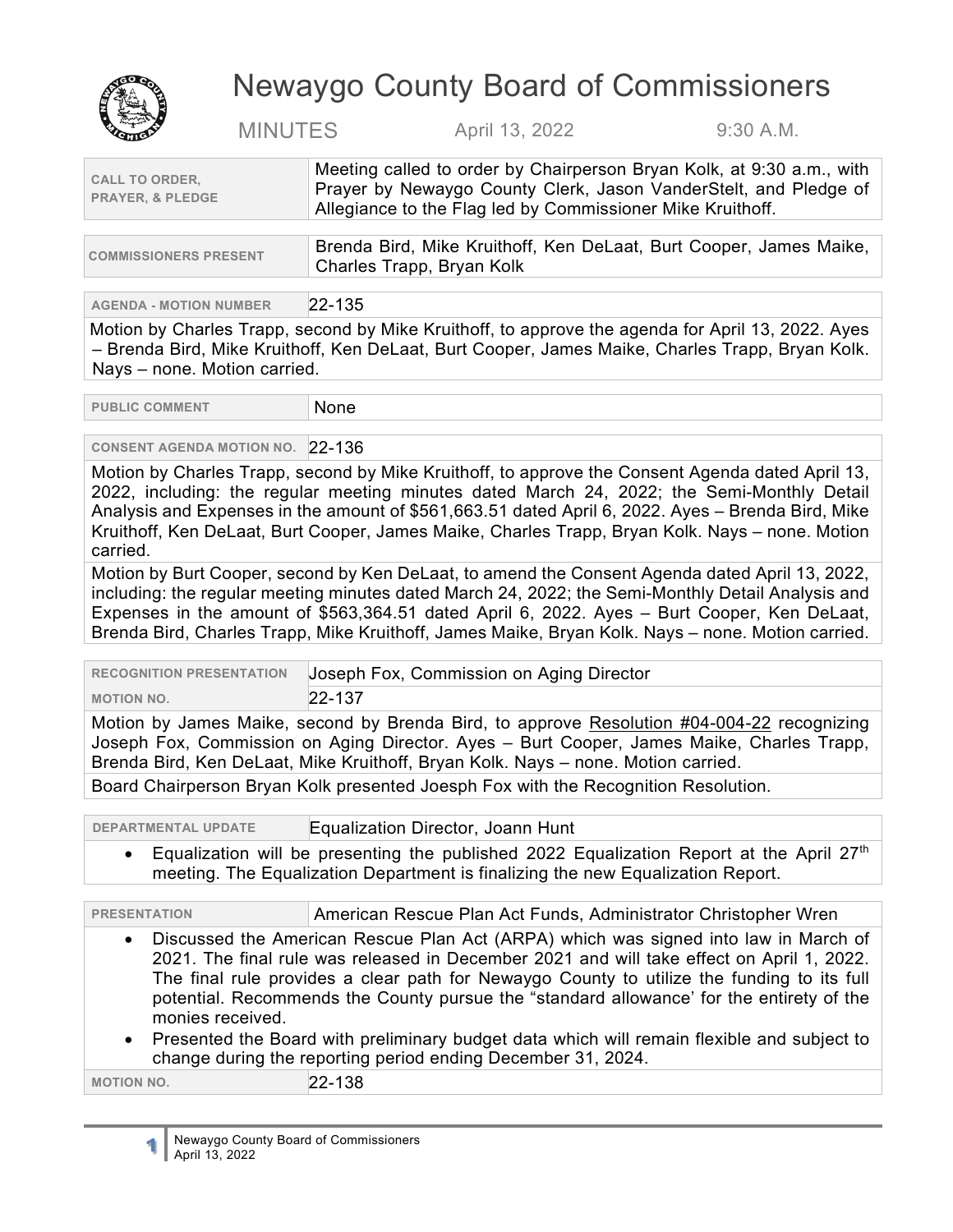Motion by Brenda Bird, second by James Maike to approve the Standard Allowance under the American Rescue Plan, State and Local Fiscal Recovery Funds Final Rule allowance. Ayes – Burt Cooper, James Maike, Charles Trapp, Brenda Bird, Ken DeLaat, Mike Kruithoff, Bryan Kolk. Nays – none. Motion carried.

| <b>STANDING COMMITTEE REPORT</b>            | <b>Finance Committee</b> |  |
|---------------------------------------------|--------------------------|--|
| <b>CHAIRPERSON</b>                          | Commissioner Ken DeLaat  |  |
| Reported the following actions (see below): |                          |  |
| <b>MOTION NUMBER</b>                        | $22 - 132$               |  |

Motion by Ken DeLaat, second by Charles Trapp, to approve the submission of the Michigan Department of Environment, Great Lakes, and Energy 2022 Recycling Infrastructure Grant Application, and authorize the County Administrator to sign any and all necessary documents. Ayes – Burt Cooper, James Maike, Charles Trapp, Brenda Bird, Ken DeLaat, Mike Kruithoff, Bryan Kolk. Nays – none. Motion carried.

 **MOTION NUMBER** 22-133

Motion by Ken DeLaat, second by James Maike, to approve the Letter of Understanding by and between the Newaygo County Board of Commissioners and the Sheriff of Newaygo County and the Command Officers Association of Michigan (COAM) that places an annual cap on accumulation of compensatory time and clarifies language for accumulation, use, and payouts. Motion is contingent upon approval from the COAM. Ayes – Burt Cooper, James Maike, Charles Trapp, Brenda Bird, Ken DeLaat, Mike Kruithoff, Bryan Kolk. Nays – none. Motion carried.

**MISC. COMMITTEE REPORT Commissioner James Maike** 

- Met last week with Great Lakes Energy, TrueStream Fiber and the Road Commission. Very positive and collaborative meeting.
- Everett Township Planning Commission has a public hearing on Monday with Wolverine Power.
- Attended the Newaygo County Township Officers' meeting which was well attended and had a presentation regarding ARPA funds.

| <b>MISC. COMMITTEE REPORT</b>                                                                                                                                                                                                         | <b>Commissioner Ken DeLaat</b>         |  |
|---------------------------------------------------------------------------------------------------------------------------------------------------------------------------------------------------------------------------------------|----------------------------------------|--|
| Attended Garfield Township meeting where road upgrades were discussed.<br>$\bullet$<br>The AAA of West Michigan is currently searching for a new director.<br>$\bullet$                                                               |                                        |  |
| <b>MISC. COMMITTEE REPORT</b>                                                                                                                                                                                                         | Commissioner Bryan Kolk                |  |
| Attended the Newaygo County Township Officers' meeting also and agrees it was very well<br>$\bullet$<br>attended.<br>Big Prairie Township has purchased a rescue boat which will be beneficial with the Dragon<br>$\bullet$<br>Trail. |                                        |  |
| <b>ADMINISTRATOR REPORT</b>                                                                                                                                                                                                           | Christopher Wren, County Administrator |  |

• Concluded the COA Director interviews yesterday and plans to offer the job by the end of the week.

PUBLIC COMMENT **Joseph Fox, Former COA Director** 

- Appreciates the recognition and enjoyed working for the County.
- Running for the 101 District Representative seat.